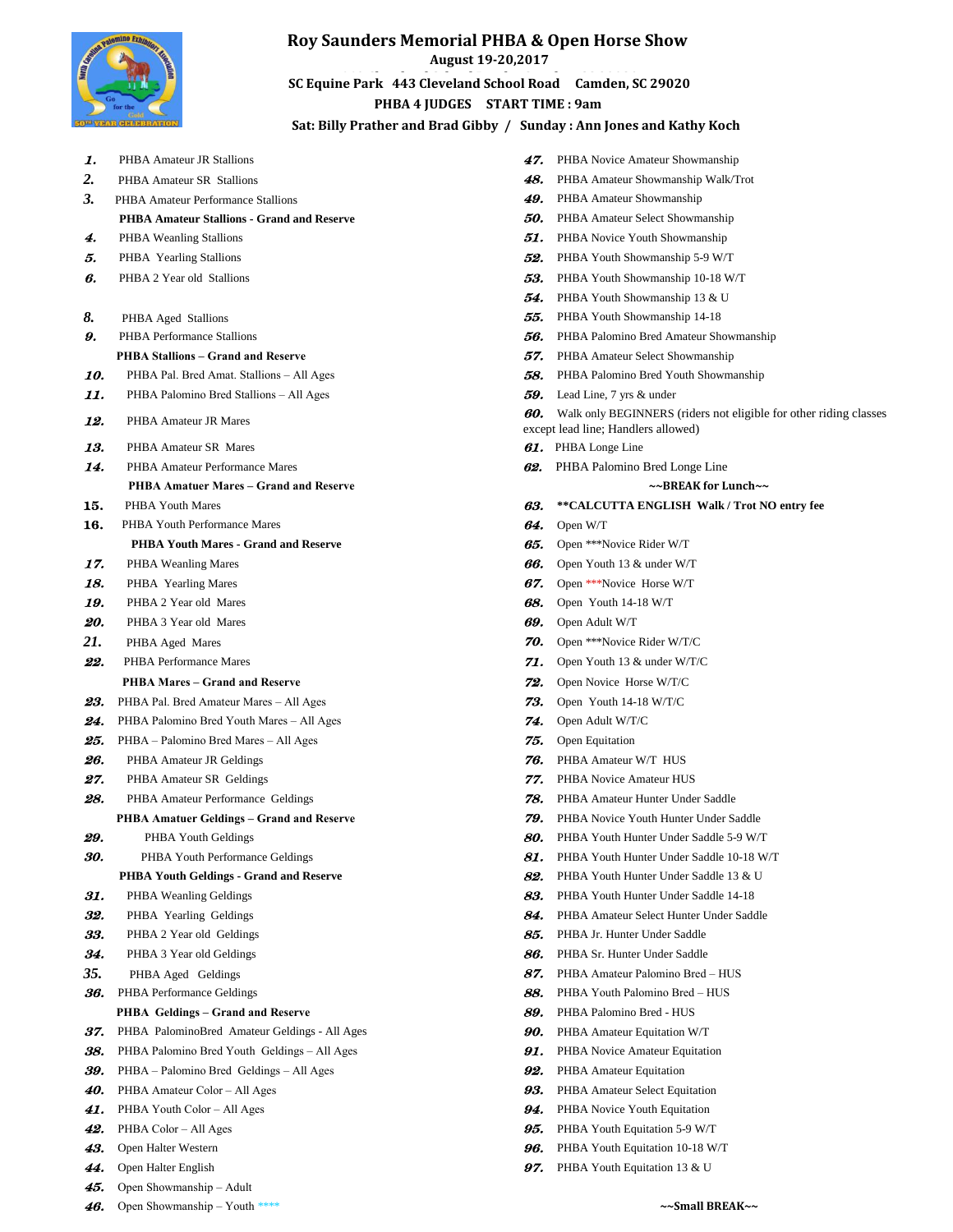| 98.  | PHBA Youth Equitation 14-18         | 127.        | Open 2 Year Old/Added Money                       |  |
|------|-------------------------------------|-------------|---------------------------------------------------|--|
| 99.  | PHBA Amateur Road Hack              | 128.        | Open **Novice Western Rider W/J                   |  |
| 100. | PHBA Youth Road Hack                | 129.        | Open **Novice Western Horse W/J                   |  |
|      | 101. PHBA Palomino Bred Road Hack   | 130.        | Open Western Pleasure Youth 13 & under W/J        |  |
|      | $~\sim$ BREAK $\sim$                |             | 131. Open Western Pleasure Youth 14-18 W/J        |  |
| 102. | PHBA Amateur Horsemanship Walk/Trot | 132.        | Open Working Western Youth 13&U W/J               |  |
| 103. | PHBA Novice Amateur Horsemanship    |             | 133. Open Working Western Youth 14-18 W/J         |  |
| 104. | PHBA Amateur Horsemanship           |             | $~\sim$ BREAK $\sim$                              |  |
| 105. | PHBA Novice Youth Horsemanship      |             | 134. Open Western Pleasure Adult W/J              |  |
| 106. | PHBA Youth Horsemanship 5-9 W/T     | 135.        | Open Working Western Adult W/J                    |  |
| 107. | PHBA Youth Horsemanship 10-18 W/T   | 136.        | Open ***Western Novice Rider W/J/L                |  |
| 108. | PHBA Youth Horsemanship 13 & U      | 137.        | Open Western Pleasure Youth 13& U W/J/L           |  |
| 109. | PHBA Youth Horsemanship 14-18       | 138.        | Open Western Pleasure Youth 14-18 W/J/L           |  |
| 110. | PHBA Amateur Select Horsemanship    |             | <b>139.</b> Open 3 Year old / Added Money         |  |
| 111. | <b>OPEN IN-HAND Trail</b>           | <b>140.</b> | PHBA Amateur Western Pleasure Walk/ Jog           |  |
| 112. | <b>OPEN Trail</b>                   | 141.        | PHBA Novice Amateur Western Pleasure              |  |
| 113. | PHBA Amateur Walk/Trot Trail        | 142.        | PHBA Amateur Western Pleasure                     |  |
| 114. | PHBA Novice Amateur Trail           | 143.        | PHBA Amateur Select Western Pleasure              |  |
| 115. | PHBA Amateur Trail                  | 144.        | PHBA Novice Youth Western Pleasure                |  |
| 116. | PHBA Youth Trail 5-9 W/T            | 145.        | PHBA Youth Western Pleasure 5-9 W/T               |  |
| 117. | PHBA Youth Trail 10-18 W/T          | 146.        | PHBA Youth Western Pleasure 10-18 W/T             |  |
| 118. | PHBA Youth Trail 13 & U             | 147.        | PHBA Youth Western Pleasure 13 & U                |  |
| 119. | PHBA Youth Trail 14-18              | 148.        | PHBA Youth Western Pleasure 14-18                 |  |
| 120. | PHBA Amateur Select Trail           | 149.        | PHBA Jr. Western Pleasure                         |  |
| 121. | PHBA Jr. Trail                      | 150.        | PHBA Sr. Western Pleasure                         |  |
| 122. | PHBA Sr. Trail                      | 151.        | PHBA Palomino Bred Western Pleasure               |  |
| 123. | PHBA Amateur Palomino Bred Trail    | 152.        | Open Working Western Adult Pleasure (W/J/I        |  |
| 124. | PHBA Youth Palomino Bred Trail      | 153.        | <b>***</b> Open Novice Western Horse Pleas. (W/J/ |  |
| 125. | PHBA Palomino Bred Trail            | 154.        | Open Horsemanship                                 |  |

|      |                                     | 126. | **CALCUTTA WESTERN Walk/Jog No Entry Fee    |  |
|------|-------------------------------------|------|---------------------------------------------|--|
| 98.  | PHBA Youth Equitation 14-18         | 127. | Open 2 Year Old/Added Money                 |  |
| 99.  | PHBA Amateur Road Hack              | 128. | Open **Novice Western Rider W/J             |  |
| 100. | PHBA Youth Road Hack                | 129. | Open **Novice Western Horse W/J             |  |
|      | 101. PHBA Palomino Bred Road Hack   | 130. | Open Western Pleasure Youth 13 & under W/J  |  |
|      | $~\sim$ BREAK $\sim$                | 131. | Open Western Pleasure Youth 14-18 W/J       |  |
| 102. | PHBA Amateur Horsemanship Walk/Trot | 132. | Open Working Western Youth 13&U W/J         |  |
| 103. | PHBA Novice Amateur Horsemanship    | 133. | Open Working Western Youth 14-18 W/J        |  |
| 104. | PHBA Amateur Horsemanship           |      | ~~BREAK~~                                   |  |
| 105. | PHBA Novice Youth Horsemanship      | 134. | Open Western Pleasure Adult W/J             |  |
| 106. | PHBA Youth Horsemanship 5-9 W/T     | 135. | Open Working Western Adult W/J              |  |
| 107. | PHBA Youth Horsemanship 10-18 W/T   | 136. | Open ***Western Novice Rider W/J/L          |  |
| 108. | PHBA Youth Horsemanship 13 & U      | 137. | Open Western Pleasure Youth 13& U W/J/L     |  |
| 109. | PHBA Youth Horsemanship 14-18       | 138. | Open Western Pleasure Youth 14-18 W/J/L     |  |
| 110. | PHBA Amateur Select Horsemanship    | 139. | Open 3 Year old / Added Money               |  |
| 111. | <b>OPEN IN -HAND Trail</b>          | 140. | PHBA Amateur Western Pleasure Walk/ Jog     |  |
| 112. | <b>OPEN</b> Trail                   | 141. | PHBA Novice Amateur Western Pleasure        |  |
| 113. | PHBA Amateur Walk/Trot Trail        | 142. | PHBA Amateur Western Pleasure               |  |
| 114. | PHBA Novice Amateur Trail           | 143. | PHBA Amateur Select Western Pleasure        |  |
| 115. | PHBA Amateur Trail                  | 144. | PHBA Novice Youth Western Pleasure          |  |
| 116. | PHBA Youth Trail 5-9 W/T            | 145. | PHBA Youth Western Pleasure 5-9 W/T         |  |
| 117. | PHBA Youth Trail 10-18 W/T          | 146. | PHBA Youth Western Pleasure 10-18 W/T       |  |
| 118. | PHBA Youth Trail 13 & U             | 147. | PHBA Youth Western Pleasure 13 & U          |  |
| 119. | PHBA Youth Trail 14-18              | 148. | PHBA Youth Western Pleasure 14-18           |  |
| 120. | PHBA Amateur Select Trail           | 149. | PHBA Jr. Western Pleasure                   |  |
| 121. | PHBA Jr. Trail                      | 150. | PHBA Sr. Western Pleasure                   |  |
| 122. | PHBA Sr. Trail                      | 151. | PHBA Palomino Bred Western Pleasure         |  |
| 123. | PHBA Amateur Palomino Bred Trail    | 152. | Open Working Western Adult Pleasure (W/J/L) |  |
| 124. | PHBA Youth Palomino Bred Trail      | 153. | ***Open Novice Western Horse Pleas. (W/J/L) |  |
| 125. | PHBA Palomino Bred Trail            | 154. | Open Horsemanship                           |  |
|      |                                     | 155. | PHBA Amateur Reining - All Ages             |  |
|      |                                     | 156. | PHBA Youth Reining – All Ages               |  |
|      |                                     | 157. | PHBA Amateur Ranch Riding                   |  |
|      |                                     | 158. | PHBA Youth Ranch Riding                     |  |
|      |                                     |      |                                             |  |

### 159. PHBA Ranch Riding

#### **HALTER NOTES :**

 Jr Halter consists of horses 2 years and younger Sr. Halter consists of horses 3 years and older Grand and Reserves will be held after each Halter Division Including: Amateur and Youth

## *PHBA Weekend High Point and Reserve Awards* (PHBA Must Show to All 4 Judges):

Halter Color Palomino Bred Youth Halter/ Color **Amateur** Amateur Youth 10-18 Walk/Trot **Himmas** Walk Western Himmas Himmas Himmas Himmas Himmas Himmas Himmas Himmas Himmas Himmas H

Youth 5-9 **Amateur Walk / Trot** Youth **Hi Point English** 

# *Open Weekend Awards* (Must Show Both Days):

High Point and Reserve 1 Horse / 1 Rider Combo